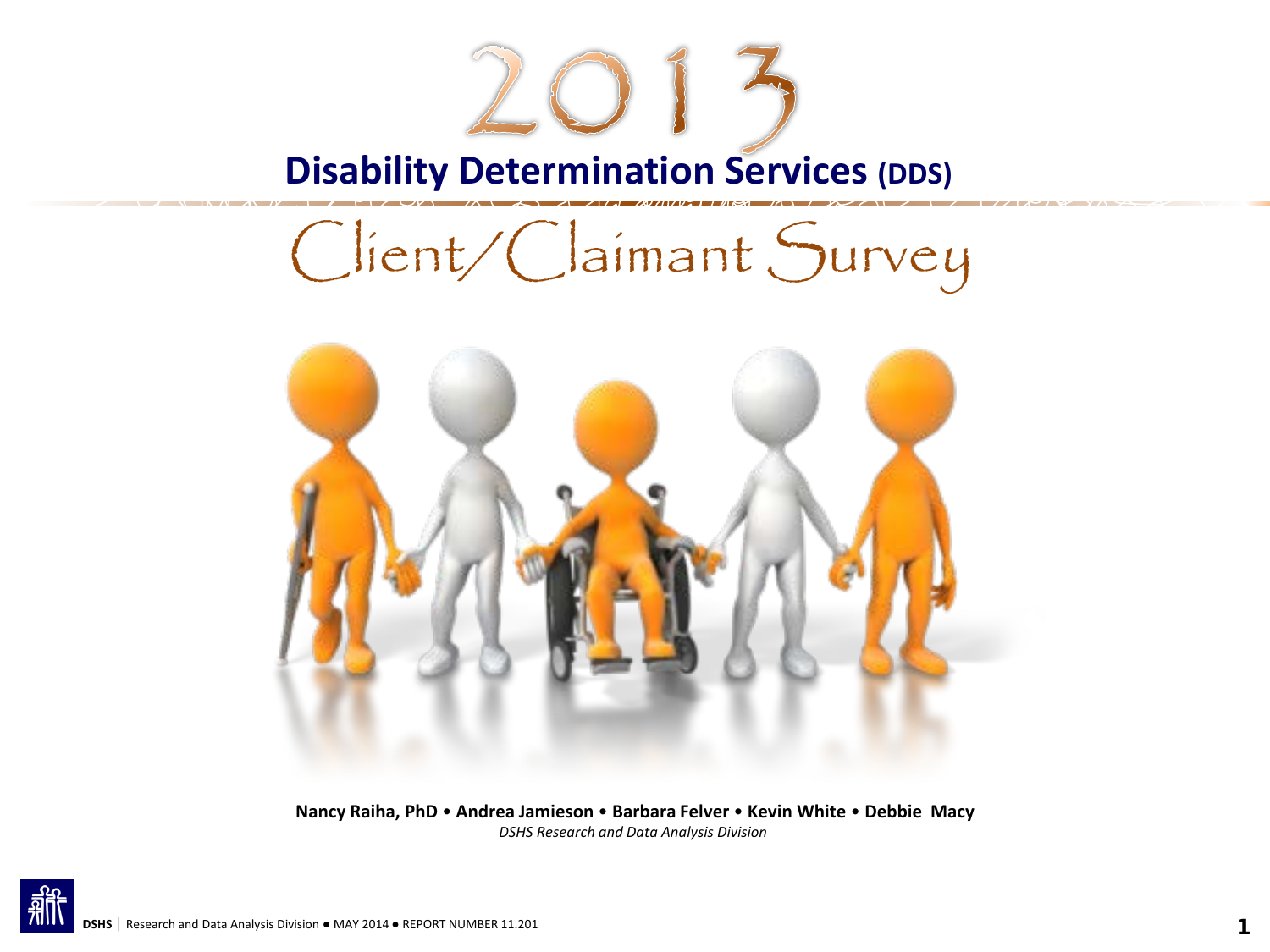### **A total of 352 clients participated in this brief survey.**

**When:** From May 14, 2013 to June 14, 2013

**Who and How:** A total of 4,707 surveys were sent out from offices in Seattle, Olympia, and Spokane. Each of the 3 offices mailed a survey instrument to clients having consultative medical examinations scheduled as part of their Disability Determination process. The survey was sponsored by DDS Management and was included in the consultative



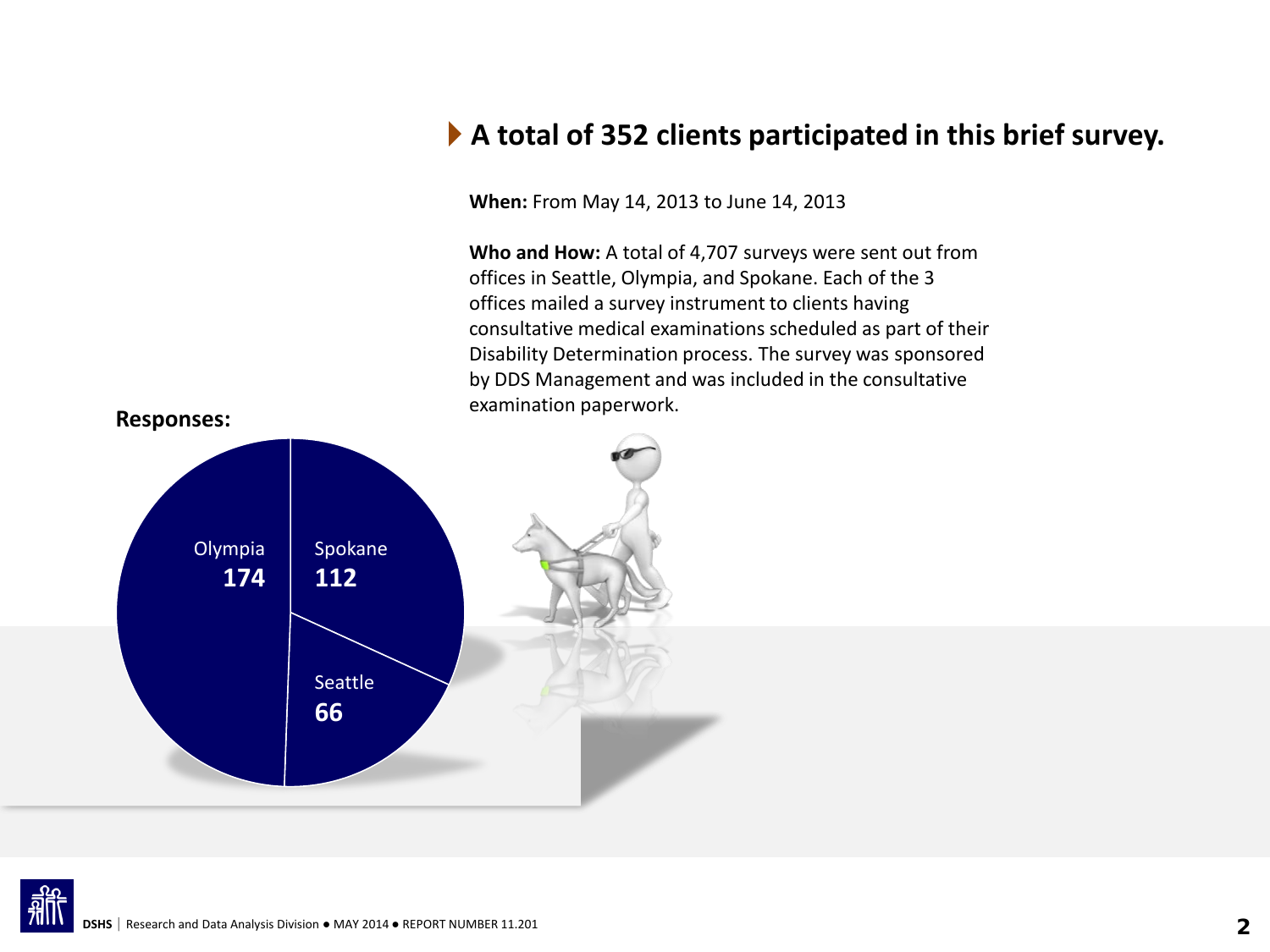# **Overall, are you satisfied with the service you receive from DDS?**<br>More than 7 out of 10 DDS clients said they were satisfied with the service they received. 12% disagreed.

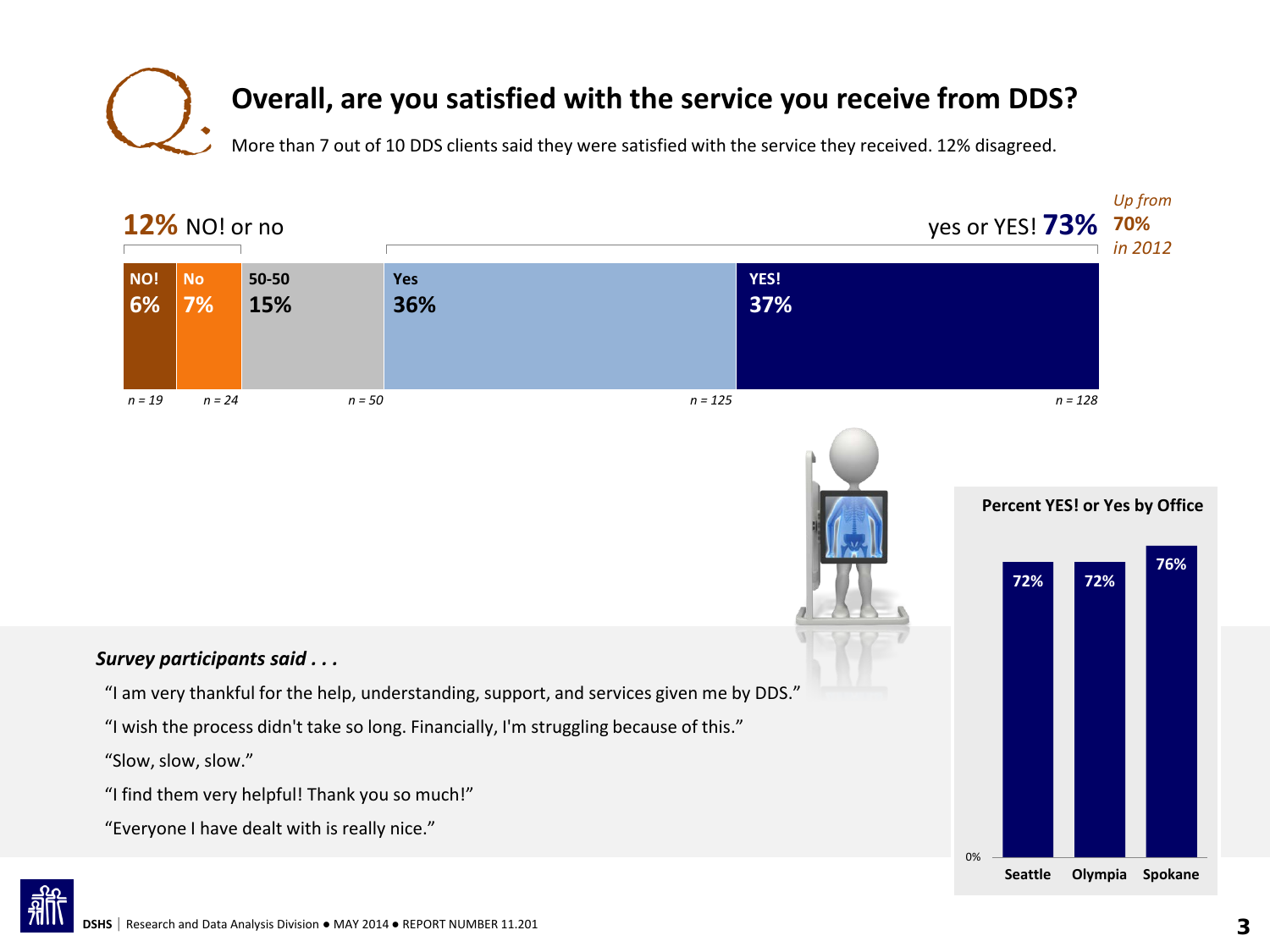

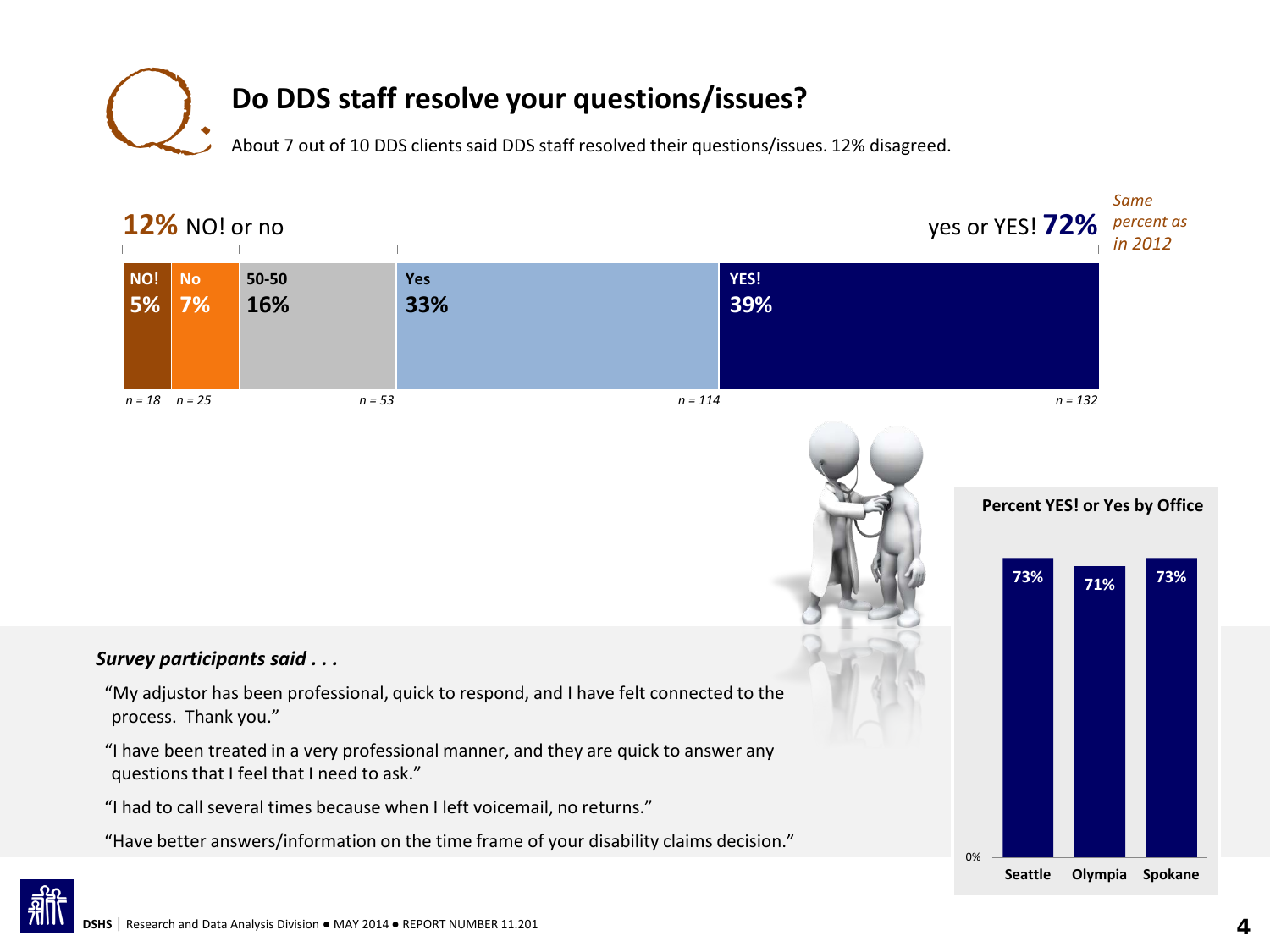### **If DDS can't resolve your questions/issues, do they refer you to others who can help?** 7 out of 10 DDS clients said that DDS referred them to others who could help. 18% disagreed. This is an Q.

improvement from 2012.

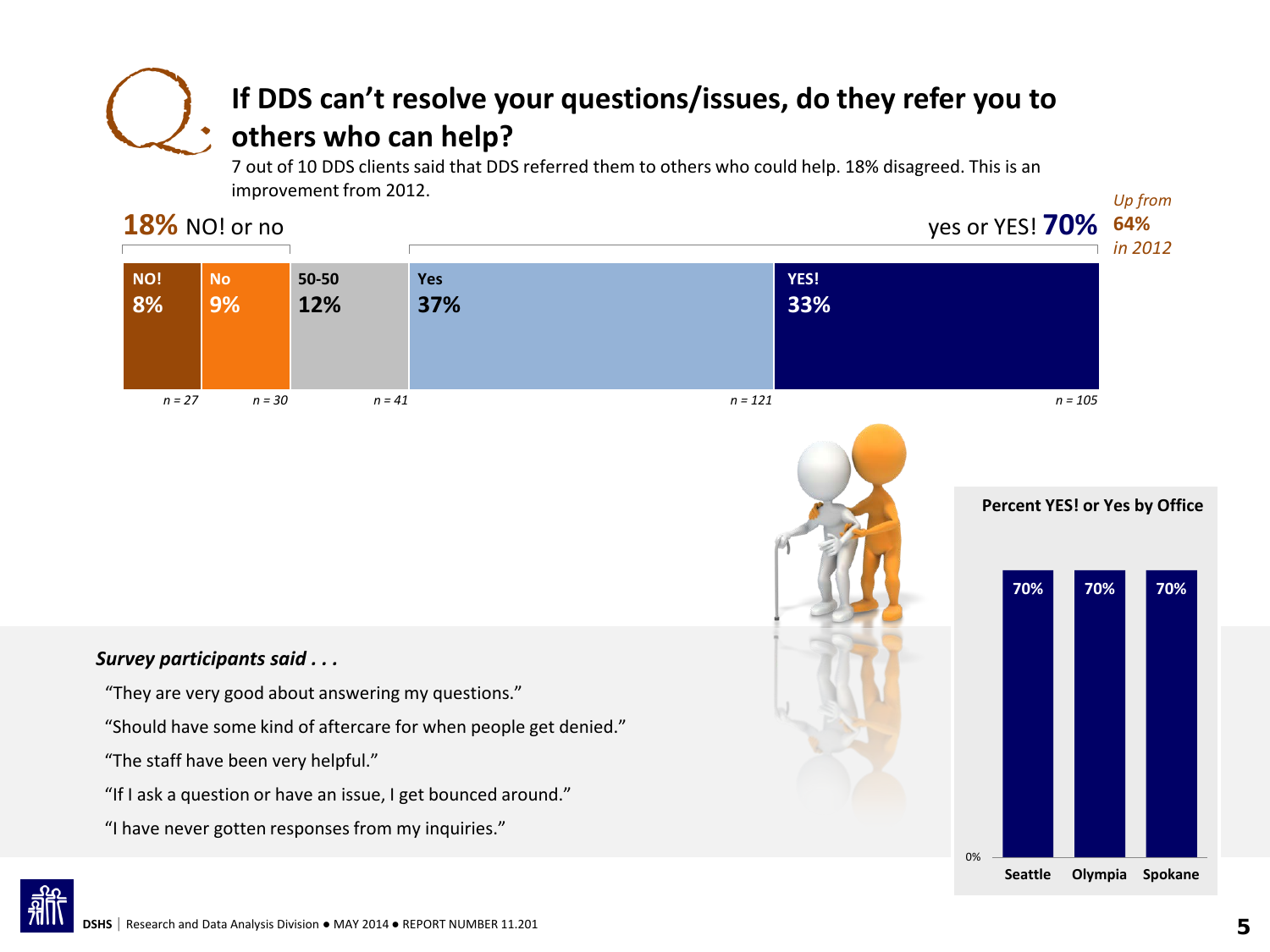

# **How do you find DDS staff when you deal with them on the phone?**

#### **The survey asked respondents to check all that applied.**

- The statewide results indicate that nearly 7 out of 10 respondents found DDS staff to be courteous and respectful on the phone.
- 56% responded that staff was helpful or professional.
- Nearly half said they found staff to be knowledgeable.
- The quick to respond category was selected the least, with 37%.



#### **STATEWIDE RESULTS**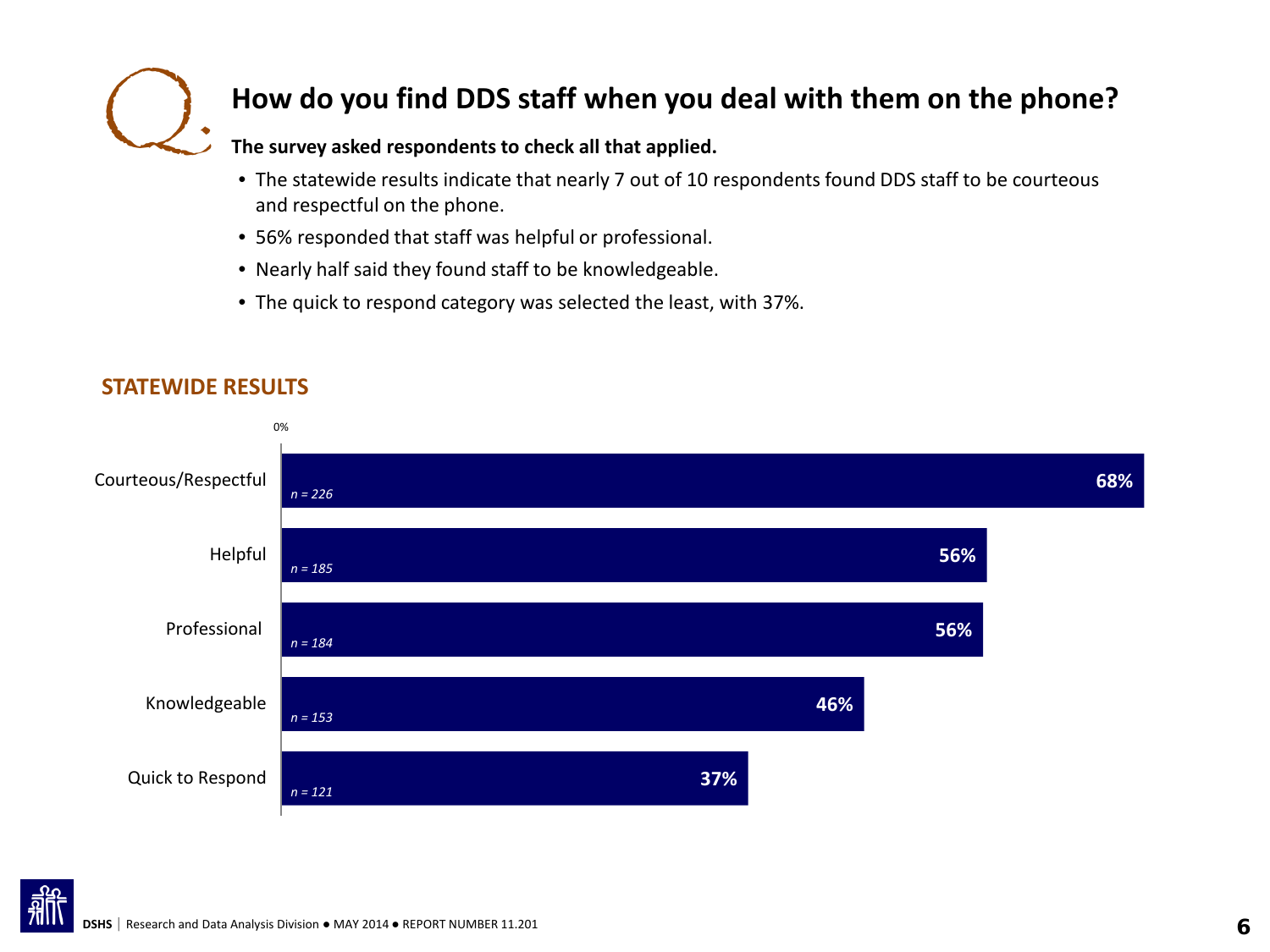# **How do you find DDS staff when you deal with them on the phone?**<br>The survey asked respondents to check all that applied.



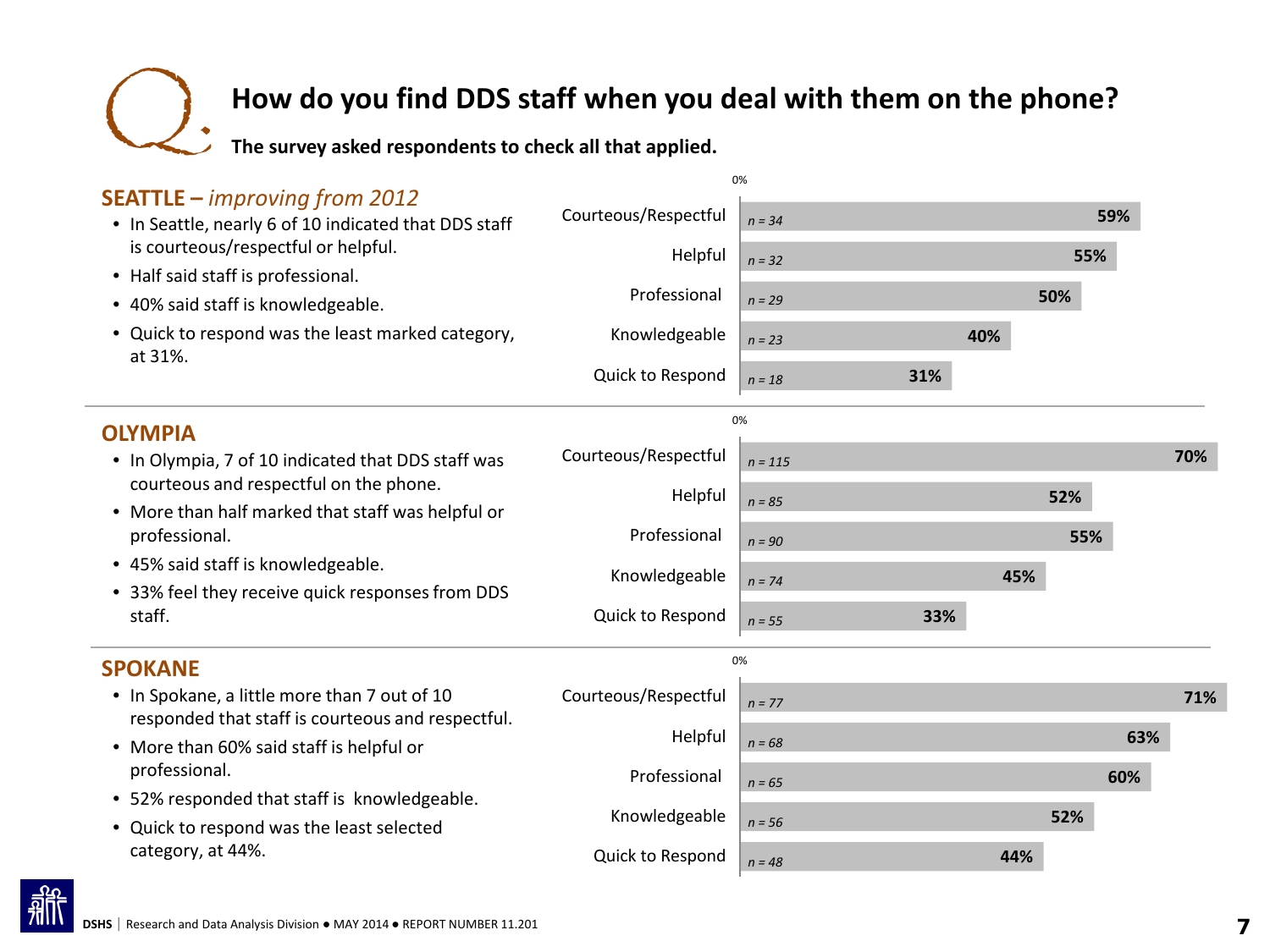

## **How do you find DDS staff when you deal with them by mail?**

#### **The survey asked respondents to check all that applied.**

- 45% responded that staff is courteous/respectful or professional.
- The statewide results indicate that more than 4 out of 10 found staff to be helpful by mail.
- The knowledgeable category was selected the least, with 33%.
- Nearly 4 of 10 found that staff was quick to respond.



### **STATEWIDE RESULTS**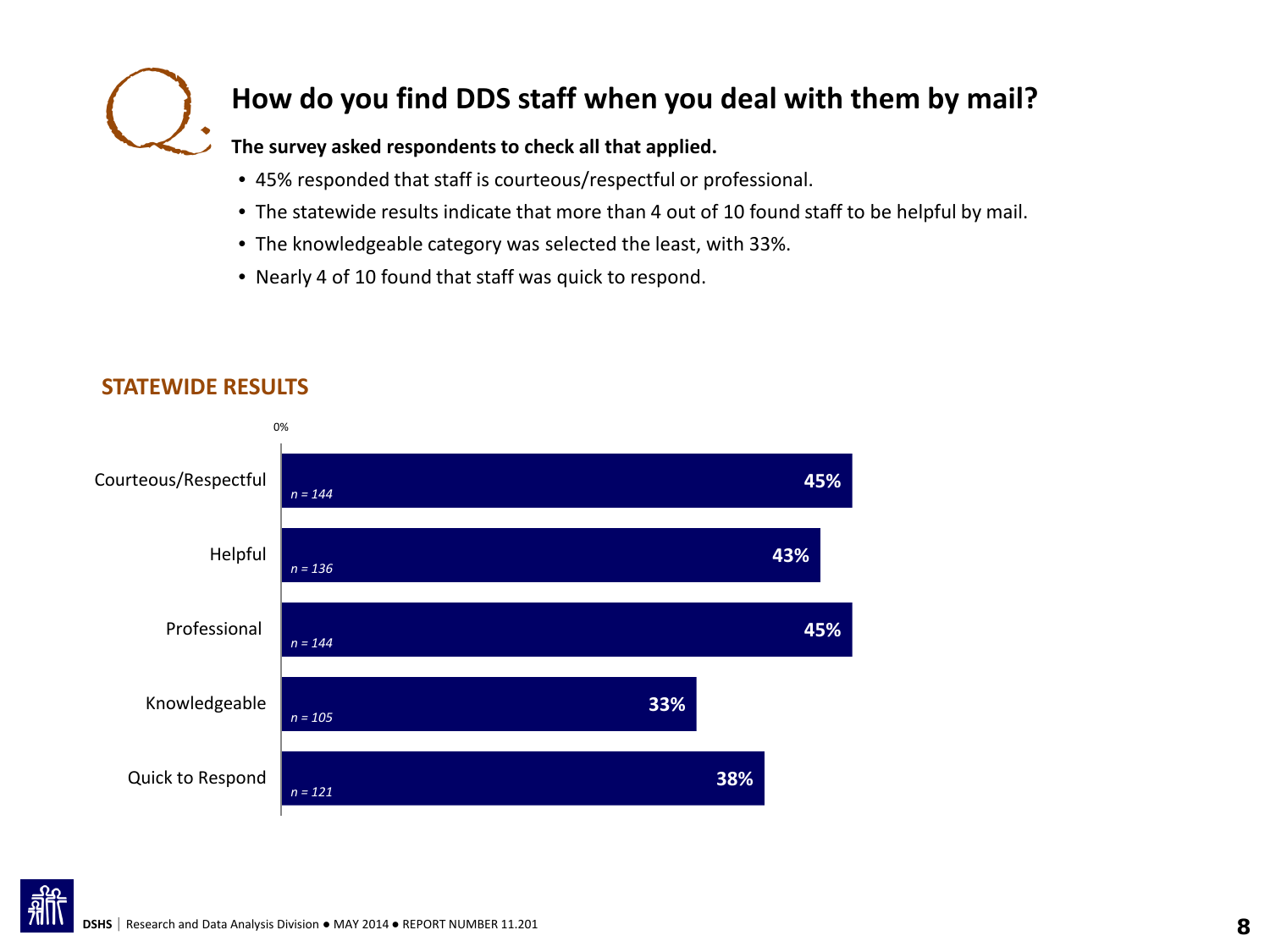# **How do you find DDS staff when you deal with them by mail?**<br>The survey asked respondents to check all that applied.

| Courteous/Respectful<br>44%<br>$n = 26$<br>• More than 4 of 10 indicated staff is professional,<br>helpful or courteous/respectful.<br>Helpful<br>46%<br>$n = 27$<br>• 29% found staff to be knowledgeable when<br>Professional<br>41%<br>$n = 24$<br>dealing with them by mail.<br>• In Seattle, nearly 4 out of 10 indicated that staff<br>Knowledgeable<br>29%<br>$n = 17$<br>is quick to respond.<br>Quick to Respond<br>37%<br>$n = 22$<br>0%<br><b>OLYMPIA</b><br>Courteous/Respectful<br>44%<br>$n = 68$<br>• In Olympia, over 40% indicated that staff is<br>professional or courteous/respectful.<br>Helpful<br>38%<br>$n = 59$<br>• 38% found staff to be helpful when dealing with<br>Professional<br>45%<br>them by mail.<br>$n = 70$<br>• Nearly 3 of 10 found staff to be knowledgeable.<br>Knowledgeable<br>29%<br>$n = 45$<br>• 35% said staff was and quick to respond.<br>Quick to Respond<br>35%<br>$n = 54$<br>0%<br><b>SPOKANE</b><br>Courteous/Respectful<br>49%<br>• In Spokane, nearly 50% found staff to be<br>$n = 49$<br>courteous/respectful, helpful, or professional.<br>Helpful<br>49%<br>$n = 49$<br>• 42% found staff to be knowledgeable when<br>Professional<br>dealing with them by mail.<br>49%<br>$n = 49$<br>• Over 4 of 10 indicated that staff is quick to<br>Knowledgeable<br>42%<br>$n = 42$<br>respond.<br>Quick to Respond<br>45%<br>$n = 45$ |                |  | 0% |  |  |
|--------------------------------------------------------------------------------------------------------------------------------------------------------------------------------------------------------------------------------------------------------------------------------------------------------------------------------------------------------------------------------------------------------------------------------------------------------------------------------------------------------------------------------------------------------------------------------------------------------------------------------------------------------------------------------------------------------------------------------------------------------------------------------------------------------------------------------------------------------------------------------------------------------------------------------------------------------------------------------------------------------------------------------------------------------------------------------------------------------------------------------------------------------------------------------------------------------------------------------------------------------------------------------------------------------------------------------------------------------------------------------------------|----------------|--|----|--|--|
|                                                                                                                                                                                                                                                                                                                                                                                                                                                                                                                                                                                                                                                                                                                                                                                                                                                                                                                                                                                                                                                                                                                                                                                                                                                                                                                                                                                            | <b>SEATTLE</b> |  |    |  |  |
|                                                                                                                                                                                                                                                                                                                                                                                                                                                                                                                                                                                                                                                                                                                                                                                                                                                                                                                                                                                                                                                                                                                                                                                                                                                                                                                                                                                            |                |  |    |  |  |
|                                                                                                                                                                                                                                                                                                                                                                                                                                                                                                                                                                                                                                                                                                                                                                                                                                                                                                                                                                                                                                                                                                                                                                                                                                                                                                                                                                                            |                |  |    |  |  |
|                                                                                                                                                                                                                                                                                                                                                                                                                                                                                                                                                                                                                                                                                                                                                                                                                                                                                                                                                                                                                                                                                                                                                                                                                                                                                                                                                                                            |                |  |    |  |  |
|                                                                                                                                                                                                                                                                                                                                                                                                                                                                                                                                                                                                                                                                                                                                                                                                                                                                                                                                                                                                                                                                                                                                                                                                                                                                                                                                                                                            |                |  |    |  |  |
|                                                                                                                                                                                                                                                                                                                                                                                                                                                                                                                                                                                                                                                                                                                                                                                                                                                                                                                                                                                                                                                                                                                                                                                                                                                                                                                                                                                            |                |  |    |  |  |
|                                                                                                                                                                                                                                                                                                                                                                                                                                                                                                                                                                                                                                                                                                                                                                                                                                                                                                                                                                                                                                                                                                                                                                                                                                                                                                                                                                                            |                |  |    |  |  |
|                                                                                                                                                                                                                                                                                                                                                                                                                                                                                                                                                                                                                                                                                                                                                                                                                                                                                                                                                                                                                                                                                                                                                                                                                                                                                                                                                                                            |                |  |    |  |  |
|                                                                                                                                                                                                                                                                                                                                                                                                                                                                                                                                                                                                                                                                                                                                                                                                                                                                                                                                                                                                                                                                                                                                                                                                                                                                                                                                                                                            |                |  |    |  |  |
|                                                                                                                                                                                                                                                                                                                                                                                                                                                                                                                                                                                                                                                                                                                                                                                                                                                                                                                                                                                                                                                                                                                                                                                                                                                                                                                                                                                            |                |  |    |  |  |
|                                                                                                                                                                                                                                                                                                                                                                                                                                                                                                                                                                                                                                                                                                                                                                                                                                                                                                                                                                                                                                                                                                                                                                                                                                                                                                                                                                                            |                |  |    |  |  |
|                                                                                                                                                                                                                                                                                                                                                                                                                                                                                                                                                                                                                                                                                                                                                                                                                                                                                                                                                                                                                                                                                                                                                                                                                                                                                                                                                                                            |                |  |    |  |  |
|                                                                                                                                                                                                                                                                                                                                                                                                                                                                                                                                                                                                                                                                                                                                                                                                                                                                                                                                                                                                                                                                                                                                                                                                                                                                                                                                                                                            |                |  |    |  |  |
|                                                                                                                                                                                                                                                                                                                                                                                                                                                                                                                                                                                                                                                                                                                                                                                                                                                                                                                                                                                                                                                                                                                                                                                                                                                                                                                                                                                            |                |  |    |  |  |
|                                                                                                                                                                                                                                                                                                                                                                                                                                                                                                                                                                                                                                                                                                                                                                                                                                                                                                                                                                                                                                                                                                                                                                                                                                                                                                                                                                                            |                |  |    |  |  |
|                                                                                                                                                                                                                                                                                                                                                                                                                                                                                                                                                                                                                                                                                                                                                                                                                                                                                                                                                                                                                                                                                                                                                                                                                                                                                                                                                                                            |                |  |    |  |  |
|                                                                                                                                                                                                                                                                                                                                                                                                                                                                                                                                                                                                                                                                                                                                                                                                                                                                                                                                                                                                                                                                                                                                                                                                                                                                                                                                                                                            |                |  |    |  |  |
|                                                                                                                                                                                                                                                                                                                                                                                                                                                                                                                                                                                                                                                                                                                                                                                                                                                                                                                                                                                                                                                                                                                                                                                                                                                                                                                                                                                            |                |  |    |  |  |
|                                                                                                                                                                                                                                                                                                                                                                                                                                                                                                                                                                                                                                                                                                                                                                                                                                                                                                                                                                                                                                                                                                                                                                                                                                                                                                                                                                                            |                |  |    |  |  |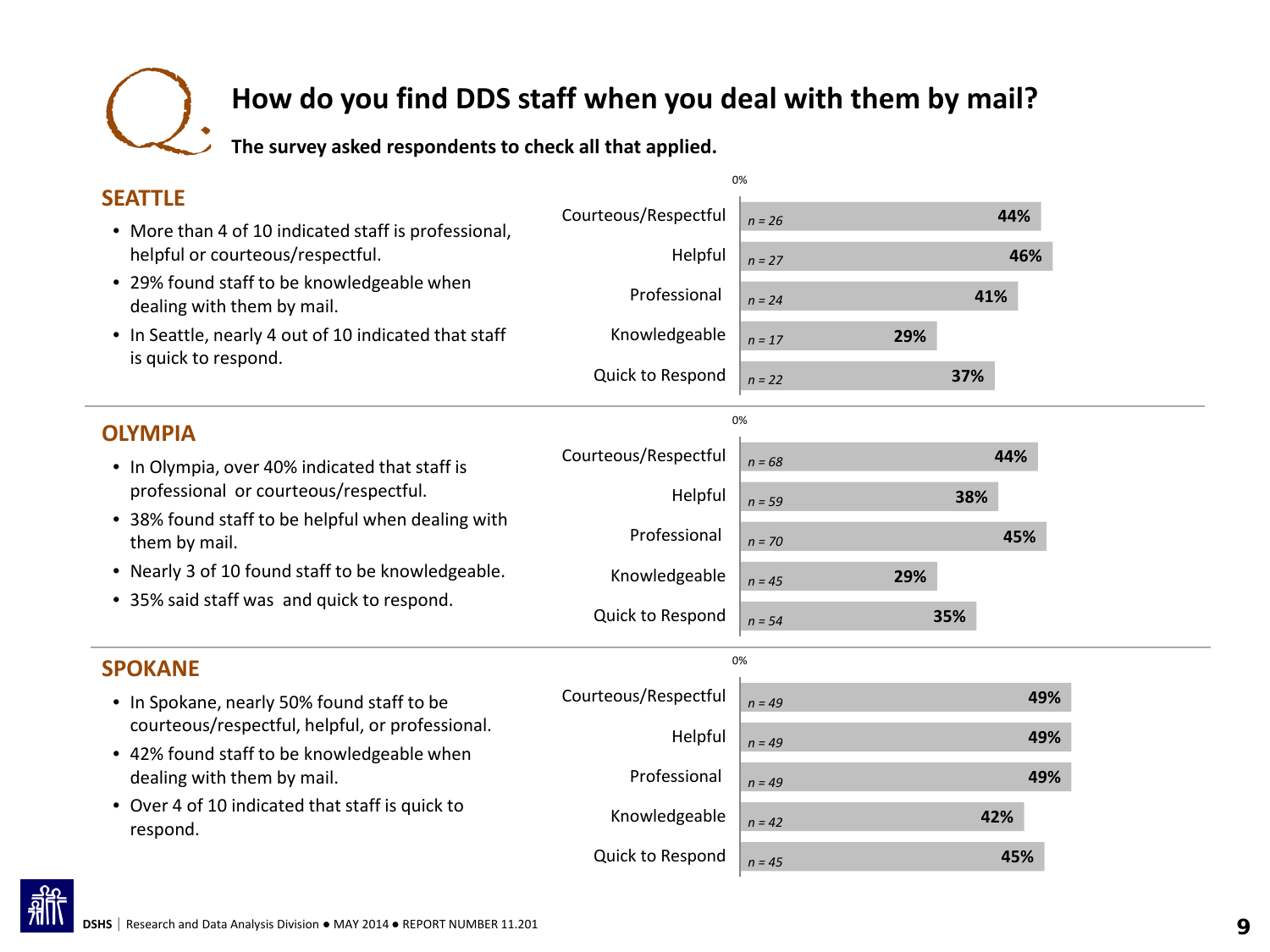## **There were 161 comments.**

#### **Nearly half of the comments were about DDS customer service, and most of these were positive.**

Some that made positive comments about customer service named a specific caseworker that helped them. Many also noted positive interactions with staff.

**The greatest number of complaints concerned resolving issues and focused on timeliness in receiving assistance and in returning phone calls.**

15% made a general positive comment, such as "thank you" or "great job."





**Responses:**